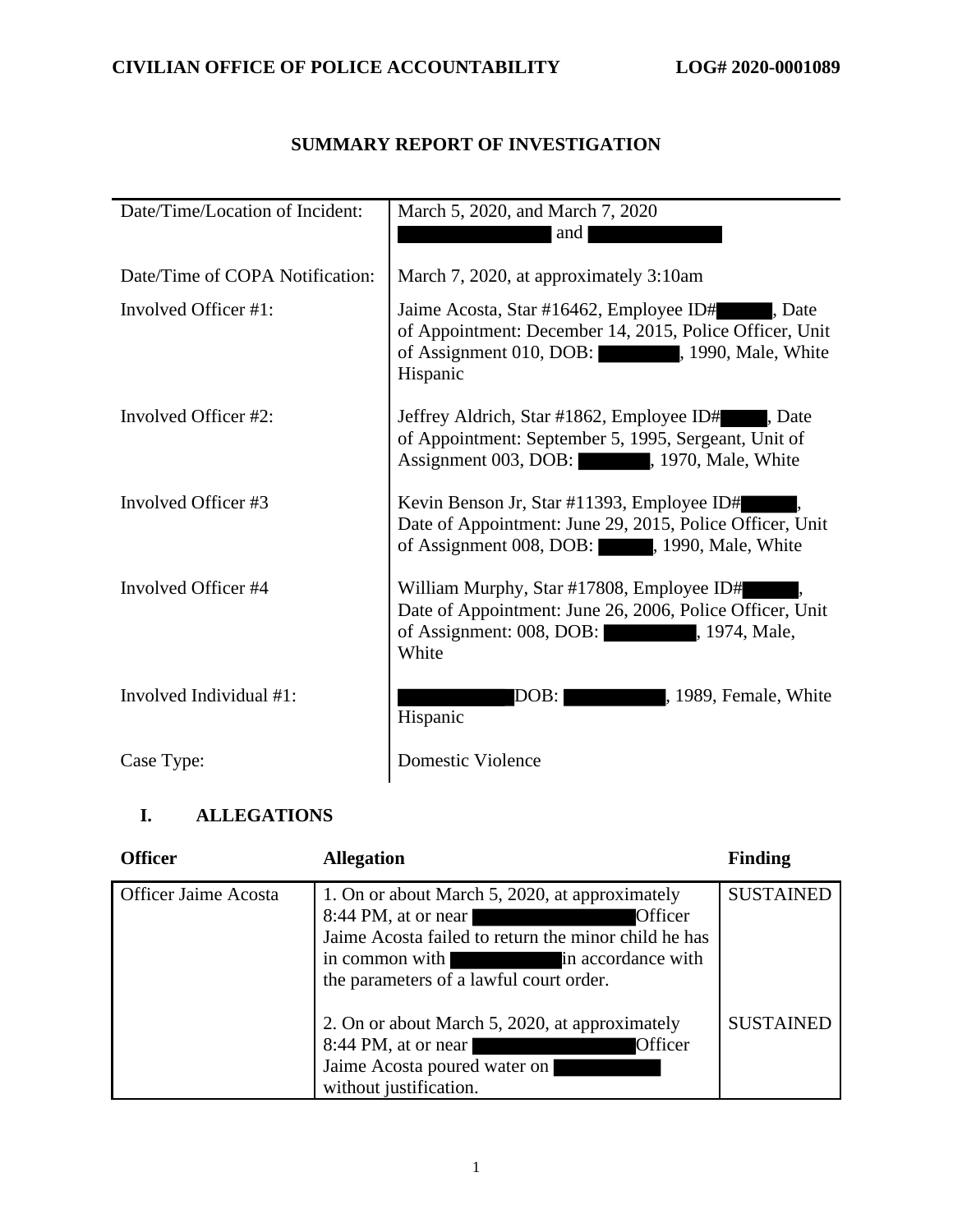|                                    | 3. On or about March 7, 2020, at approximately<br>Officer<br>1:39 AM, at or near<br>residence in<br>Jaime Acosta entered<br>violation of a court order.                                                                                                                                                                                     | <b>SUSTAINED</b>               |
|------------------------------------|---------------------------------------------------------------------------------------------------------------------------------------------------------------------------------------------------------------------------------------------------------------------------------------------------------------------------------------------|--------------------------------|
| Sgt. Jeffrey Aldrich               | 1. On or about March 5, 2020, at approximately<br>8:48 p.m. at or near<br>Sgt.<br><u> 1999 - Jan Jan Jawa Barat da Barat da Barat da Barat da Barat da Barat da Barat da Barat da Barat da Barat d</u><br>Jeffrey Aldrich failed to file an initiation report<br>after receiving allegations of misconduct against<br>Officer Jaime Acosta. | <b>NOT</b><br><b>SUSTAINED</b> |
|                                    | 2. On or about March 5, 2020, at approximately<br>$8:48$ p.m. at or near<br>Sgt.<br>Jeffrey Aldrich failed to capture an incident on<br>body worn camera in violation of Special Order<br>S03-14.                                                                                                                                           | <b>NOT</b><br><b>SUSTAINED</b> |
| <b>Officer Kevin Benson</b><br>Jr. | 1. On or about March 5, 2020, at approximately<br>Officer<br>$8:48$ p.m. at or near<br>Kevin Benson Jr. failed to fully capture an incident<br>on body worn camera in violation of Special Order<br>$S$ 03-14.                                                                                                                              | <b>SUSTAINED</b>               |
|                                    | 2. On or about March 5, 2020, at approximately<br>$8:48$ p.m. at or near<br>Officer<br>Kevin Benson Jr. failed to fully and/or properly<br>document allegations against<br>Officer Jaime Acosta.                                                                                                                                            | <b>SUSTAINED</b>               |
|                                    | 3. On or about March 5, 2020, at approximately<br>$8:48$ p.m. at or near<br>Officer<br>Kevin Benson Jr. failed to fully inform the<br>responding sergeant of the allegations made against<br>Officer Jaime Acosta.                                                                                                                          | <b>SUSTAINED</b>               |
| <b>Officer William Murphy</b>      | 1. On or about March 5, 2020, at approximately<br>$8:48$ p.m. at or near<br>Officer<br>William Murphy failed to fully capture an incident<br>on body worn camera in violation of Special Order<br>S03-14.                                                                                                                                   | <b>SUSTAINED</b>               |
|                                    | 2. On or about March 5, 2020, at approximately<br>$8:48$ p.m. at or near<br>Officer<br>William Murphy failed to fully and/or properly                                                                                                                                                                                                       | <b>SUSTAINED</b>               |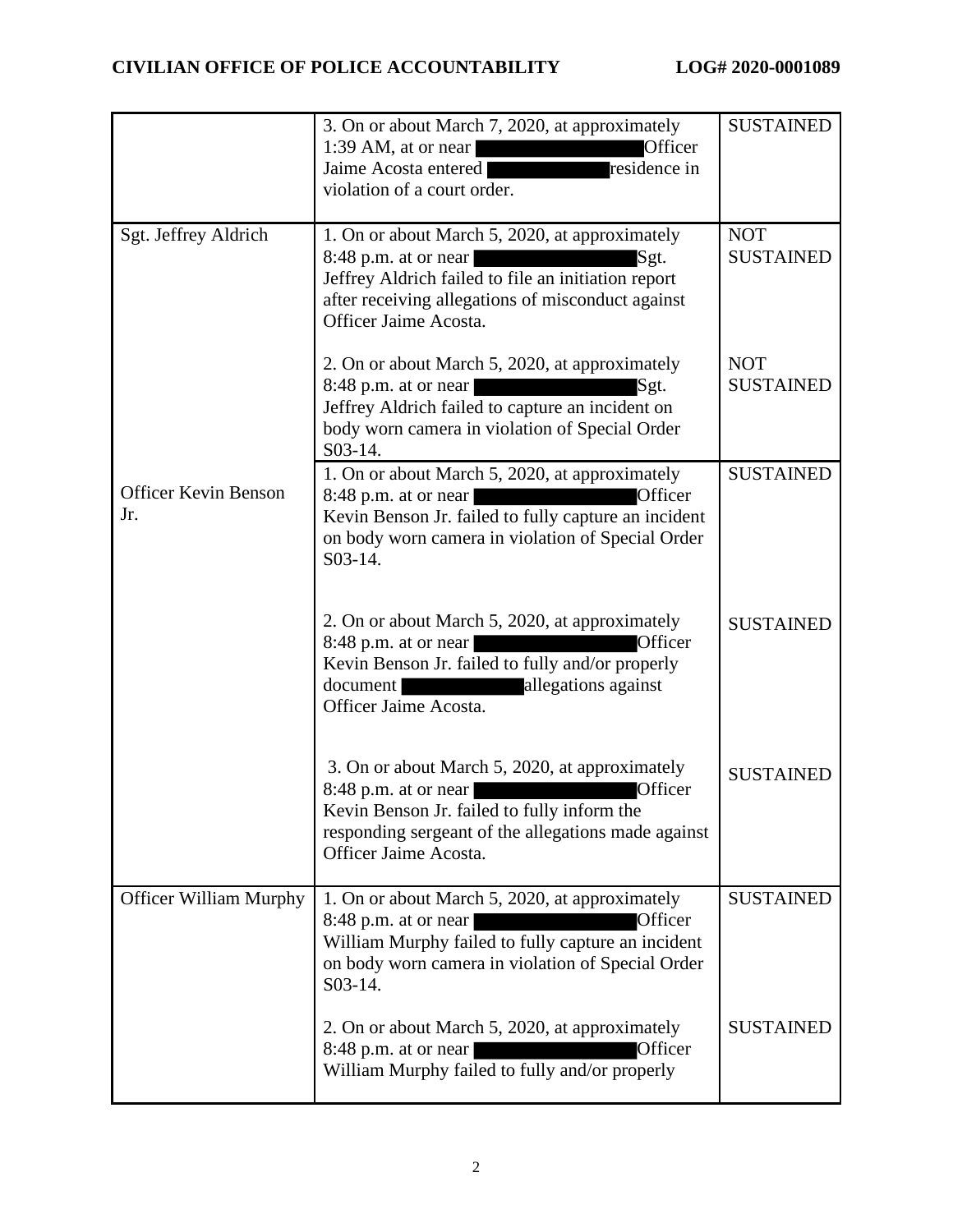| allegations against<br>document<br>Officer Jaime Acosta.                                                                                                                                                         |                  |
|------------------------------------------------------------------------------------------------------------------------------------------------------------------------------------------------------------------|------------------|
| 3. On or about March 5, 2020, at approximately<br>$8:48$ p.m. at or near<br>Officer<br>William Murphy failed to fully inform the<br>responding sergeant of the allegations made against<br>Officer Jaime Acosta. | <b>SUSTAINED</b> |

# **II. SUMMARY OF EVIDENCE**<sup>1</sup>

COPA was notified of an incident involving (hereafter and Chicago Police Officer Jaime Acosta (hereafter Officer Acosta) via an **Initiation Report**<sup>2</sup> on March 7, 2020. The report listed who is an , as the complainant and Officer Acosta as the accused. Both the Initiation Report and the **Original Case Incident Report**  $(RD#JD$ <sup>3</sup> relate that and Officer Acosta were in the process of . had a **Court Order**<sup>4</sup> signed by a Cook County judge that gave her  $5<sub>5</sub>$ related that when she was arriving home on March 7, 2020, she witnessed Officer Acosta, inside the house near a window that was previously broken off its hinges. Stated Officer Acosta then fled in an unknown white vehicle. A supervisor was requested to the scene, and Officer Acosta returned to the scene, of his own volition. did not want to pursue an arrest at that time, but she wanted the incident documented. was also advised of how to obtain an Order of Protection.

An **OEMC Event Query**<sup>6</sup> and **911 call**<sup>7</sup> further document that on March 7, 2020, at approximately 1:39 AM called 911 to report climbing through her window and, she believed, he was going to flee in a white vehicle.

**Body Worn Camera**<sup>8</sup> (BWC) footage from March 7, 2020, shows a window on the front of the house that is open and taken off its hinges, with the bottom edge on the ground.<sup>9</sup> The house alarm is heard going off upon the responding officer's arrival to the home. is not at the home when the officers initially arrive but arrives shortly after. tells the responding officers that as she was arriving home, she saw Officer Acosta peeking out of the window from inside the house and climbing out of the window, so she drove away.<sup>10</sup> relates that Officer Acosta knew the cameras on the house would not capture him if he went through the window.  $\blacksquare$  kept

<sup>1</sup>COPA conducted a full and complete investigation of this matter, including the interview of all pertinent civilian and officer witnesses, and the collection and review of digital, documentary, and forensic evidence.

 $<sup>2</sup>$  Att. 5</sup>

 $3$  Att. 4

<sup>4</sup> Att. 59

<sup>&</sup>lt;sup>5</sup> The court order was signed by a judge on February 10, 2020.

<sup>6</sup> Att. 8

<sup>7</sup> Att. 54

<sup>8</sup> Att. 18-20

<sup>9</sup> Att. 20 at 3:03-3:17

<sup>10</sup> Id. at 33:35-33:50, 34:01-34:05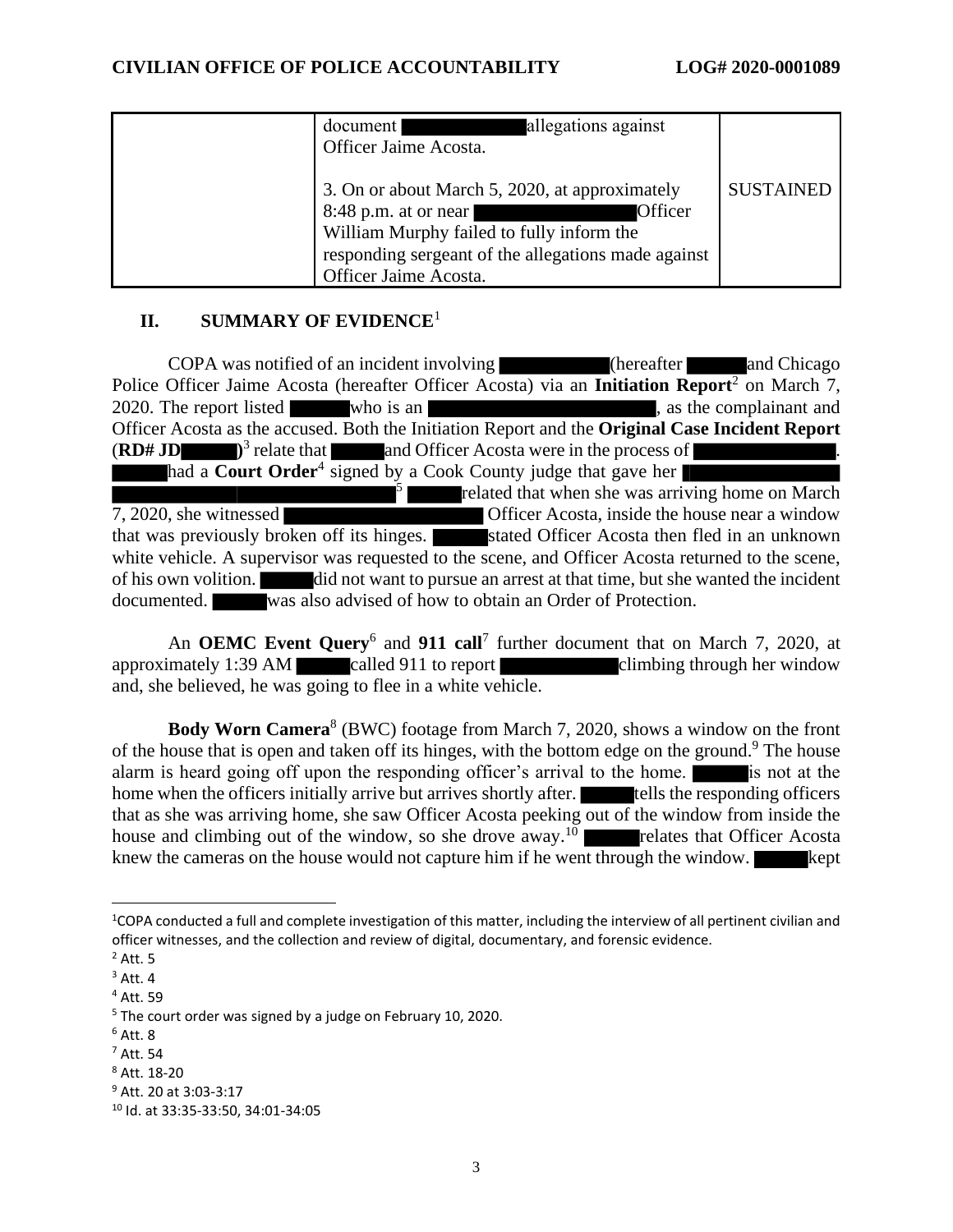driving, and Officer Acosta walked to her car and told her he just wanted to talk to her.<sup>11</sup> emotional and tells the officers she did not want to have to get an order of protection against him because he is an officer, but it was now getting to a point where he was not understanding that his actions were unacceptable. States Officer Acosta attempted to come in the door, but she recently changed the code to the front door.<sup>12</sup>

Officer Acosta suddenly returnsto the scene approximately 15 minutes after the responding officers arrived and states that he drove by and saw that the window was broken and stopped to try to fix it.<sup>13</sup> states that the window had been broken for a long time and Officer Acosta was aware of that. Officer Acosta states  $14$  Officer

Acosta denies entering the house and explains that he was only trying to fix the window so he wants it to be safe.<sup>15</sup> The responding officer explains to Officer Acosta that there is no logical reason for why he would need to drive down her street at that time of night.<sup>16</sup> The sergeant on scene reads the court order on phone and confirms that **the series of the series of the series of the series of the series of that she could** that she could have Officer Acosta arrested, but chooses not to have him arrested.<sup>17</sup> It should be noted that tells the female responding officer in private that Officer Acosta had been calling her all day and called her from an unknown phone number pretending to be someone else.<sup>18</sup> She further relates that he sent her a text message at 1:11 AM, asking You're out partying. You can't even let me know [...]" She stated he had also come by her house earlier that day and dropped off flowers. The responding officer provided with information of how to obtain an Order of Protection.<sup>19</sup>

Throughout the course of COPA's investigation, additional incidents involving and Officer Acosta were discovered.<sup>20</sup> **OEMC Event Queries**<sup>21</sup> and **911 call recordings**<sup>22</sup> record multiple calls to 911 on March 5, 2020. At approximately 8:44 PM, called police to report a custody dispute at and stated that was refusing to return in violation of their court order.<sup>23</sup> She then called police again at approximately  $8:49$ PM, to report that Officer Acosta brought her son outside, threw water onto her face and entered her vehicle each time she attempted to leave, preventing her from leaving.<sup>24</sup> At the beginning of

<sup>11</sup> Id. at 33:55-34:01

- <sup>12</sup> Id. at 4:19-4:25
- <sup>13</sup> Id. at 17:10-17:45
- <sup>14</sup> Id. at 21:14-21:30
- <sup>15</sup> Id. at 19:24-19:30
- <sup>16</sup> Id. at 20:51-21:06, 26:05-26:20
- <sup>17</sup> Id. at 27:31-28:30

- <sup>22</sup> Att. 53, 55-56
- <sup>23</sup> Att. 23

<sup>18</sup> Id. at 35:01-35:51

<sup>19</sup> Id. 47:30-47:55

<sup>&</sup>lt;sup>20</sup> COPA discovered and investigated incidents involving Officer Acosta and **From January 2, 2020, January** 20, 2020, January 21, 2020, and January 28, 2020. No allegations were served for these allegations due to the lack of sufficient evidence to serve allegations without a statement from

<sup>21</sup> Att. 21-23

 $24$  Id. and Att. 21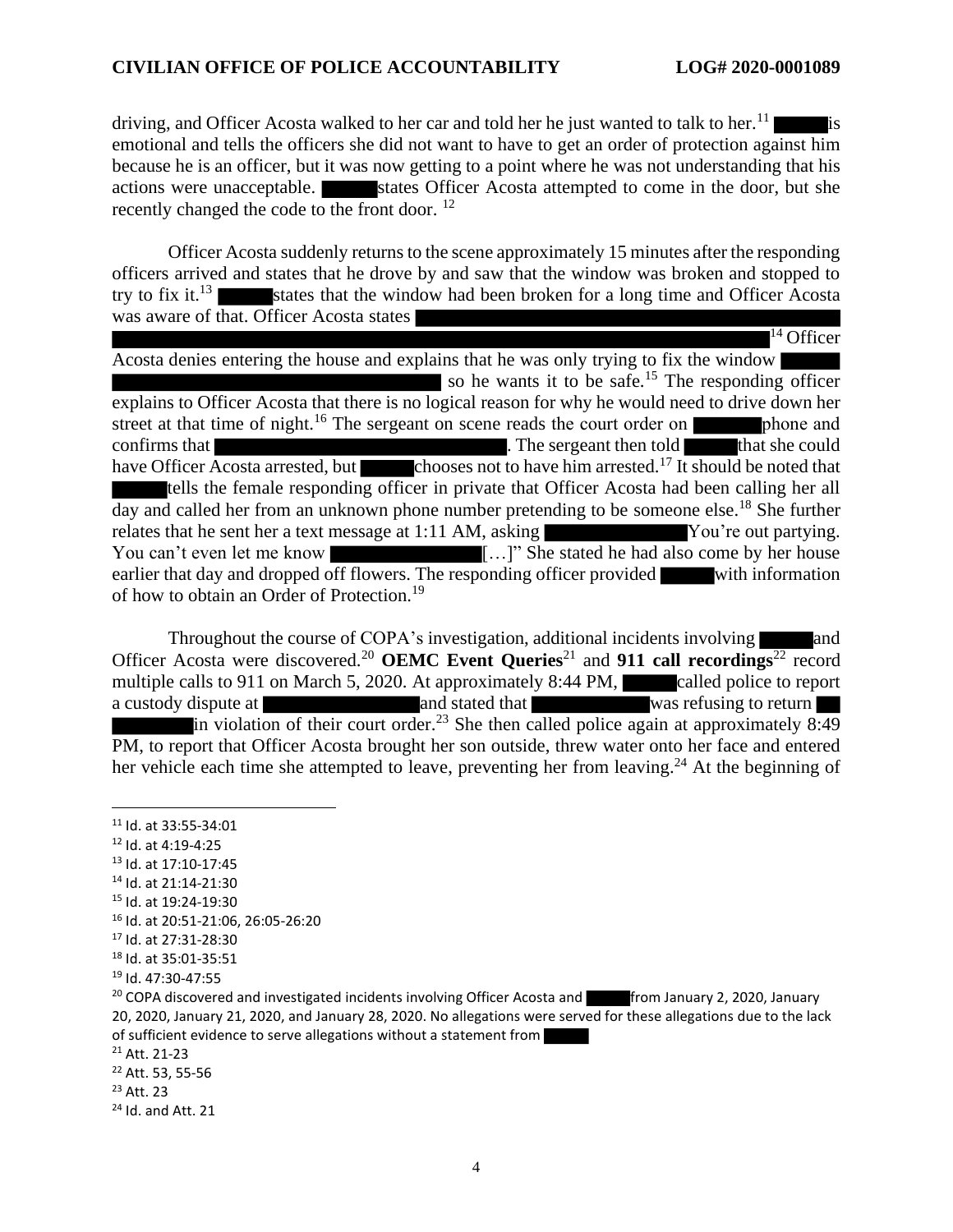that call, can be heard saying, "You threw water on my face," before speaking to the 911 dispatcher.<sup>25</sup> Officer Acosta also called the police at approximately 8:56 PM and reported that was throwing rocks at his window and door.<sup>26</sup>

COPA obtained **BWC footage**<sup>27</sup> from this incident. Upon the arrival of the responding officers, approaches them while wiping her face and glasses off.<sup>28</sup> tells Officer Benson that Officer Acosta refused to mother's home, which mother's home, which was the arranged location to exchange the child pursuant to the court order. The relates that Officer Acosta alleged that she was not at her mother's home and was with someone else.<br>However, she stated she was at her mother's home However, she stated she was at her mother's home Acosta told that she would have to , which was not the agreed location **that if she did not come** . Officer Acosta told that if she did not come three minutes, he would keep , so agreed to pick him up.<sup>30</sup> When **arrived** at Officer Acosta's residence, he refused to hand over so told him she was going to call the police. Officer Acosta then gave into car, picked up a water bottle and threw water onto her.<sup>31</sup> relates to the responding officers that there was water in her vehicle because of his actions.

Officer Acosta tells Officer Murphy that is a police officer and carries a gun, so he would not go in her car and pour water on her. Officer William Murphy (hereafter Officer Murphy) notes that has water on her glasses. Officer Acosta further states that he was trying to put because went out with her friends. Officer Acosta relates that if was working tonight, he was supposed to  $\blacksquare$ , but because was going out with friends, he should have been the first option for  $\frac{32}{32}$  Officer Acosta tells Officer Murphy that was at his home outside of and and he told her that he would not wake

One of the responding officers, Officer Kevin Benson Jr. (hereafter Officer Benson) states that he knows Officer Acosta and needed to remove himself from the call to avoid any conflict of interest.<sup>33</sup> Both Officer Benson and Officer Murphy deactivate their BWC prior to calling for a supervisor to respond to the scene. The OEMC Event Query<sup>34</sup> reveals that Sgt. Jeffrey Aldrich (hereafter Sgt. Aldrich) responded to the call as well, but no BWC footage was found for him, and an initiation report was not completed for the allegations of misconduct against Officer Acosta.

The **Original Case Incident Report (RD# JD )**  $\mathbb{R}^{35}$  for an Offense bearing from March 5, 2020, documents the dispute over

- <sup>25</sup> Att. 56
- <sup>26</sup> Att. 22
- <sup>27</sup> Att. 26-27
- <sup>28</sup> Att. 26 at 2:33-3:09
- <sup>29</sup> Id. at 3:22-3:54
- <sup>30</sup> Id. at 3:54-4:01
- <sup>31</sup> Id. at 4:01-4:17
- <sup>32</sup> This is not documented
- <sup>33</sup> Att. 26 at 8:59-9:15
- <sup>34</sup> Att. 23
- <sup>35</sup> Att. 24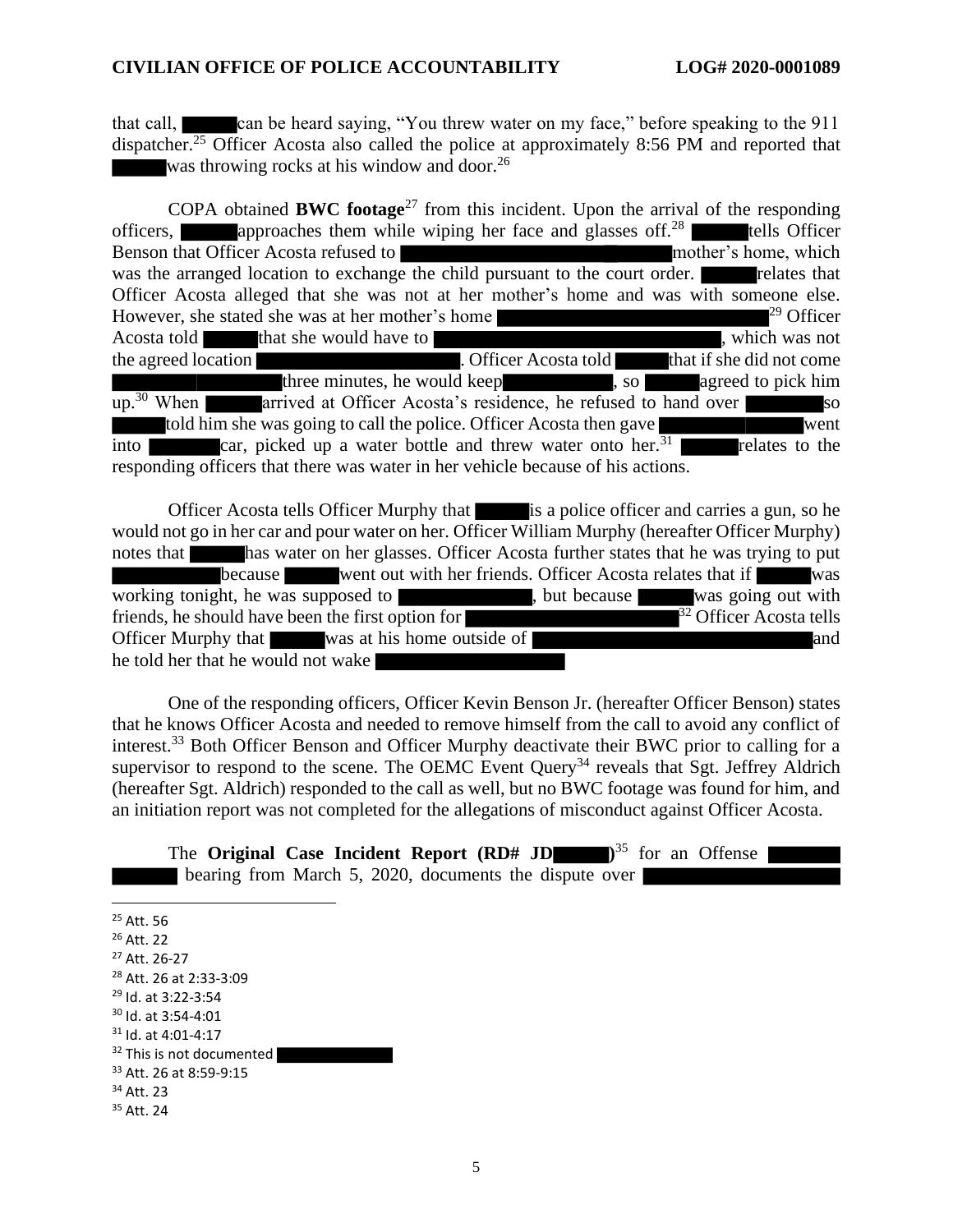Officer Acosta and but does not document any information regarding Officer Acosta throwing water onto face. The case report also includes Sgt Aldrich as part of the report.

According to the **Agreed Court Order**, and Officer Acosta were to alternate their two days off work to allow for p . The order further reads, "all shall be at the maternal grandmother's home."<sup>36</sup> Additionally, on days where Officer Acosta worked, he was to have parenting time from 6:00 PM – 8:15 PM. The order also provides that and Officer Acosta were to be flexible with each other with respect to  $\qquad \qquad$  . Lastly, was permitted to  $\qquad \qquad .37$ 

COPA attempted to obtain a statement from but was unsuccessful. Therefore, an **Affidavit Override**<sup>38</sup> was obtained.

The Chicago Police Department Bureau of Internal Affairs (BIA) interviewed  $\blacksquare$  on March 31, 2020, relative to the criminal investigation into the March 7, 2020, incident. related essentially the same information that she related to the responding officers on BWC. added that although the court order stated that she had to turn over the keypad code to the residence, he was not allowed to come into the house without them agreeing beforehand through their attorneys to set up a date and time for him to move his belongings. On March 7, 2020, at approximately 1:00 AM, had not given Officer Acosta permission to come into the residence. drove by, observed him, and did not say anything to him. She drove around the block and called 911. **related that she did not wish to pursue criminal charges, but she did** want him to be spoken to about the incident. Stated there had been no incidents since March 7, 2020.

COPA interviewed **Officer Jaime Acosta**<sup>40</sup> on July 27, 2021. Officer Acosta related that in 2017 and **in Tanuary of 2020**, two months prior to the alleged incidents. the incidents. Officer Acosta worked on March 5, 2020, and after work, from 6:00 PM to 8:15 PM. He picked up grandfather's residence, where he was staying at during that time. mother's home, the , is in Justice, Illinois which is approximately a 25-minute drive away. He planned to drop the child back off in Justice at 8:15 PM, but requested to pick **from Officer Acosta's grandfather's home. The court order states they are supposed** to be flexible with each other regarding picking up and so Officer Acosta was trying to be accommodating and agreed. He asked to pick him up at a reasonable time. was trying to be accommodating and agreed. He asked which would be before the drop off time of 8:15 PM, because 8:00 and 8:30 PM. Officer Acosta fell asleep sometime after 7:30 PM. He stated his intention was to keep the child overnight and to return him to mother's home as soon as he woke up. Officer Acosta did not see an issue with that, because was scheduled to work that night, and her scheduled work shift was 11:00 PM to 7:00 AM.

<sup>36</sup> Att. 59 at 2

 $37$  Id. at 3

<sup>38</sup> Att. 14 & 62

<sup>39</sup> Att. 41

<sup>40</sup> Att. 71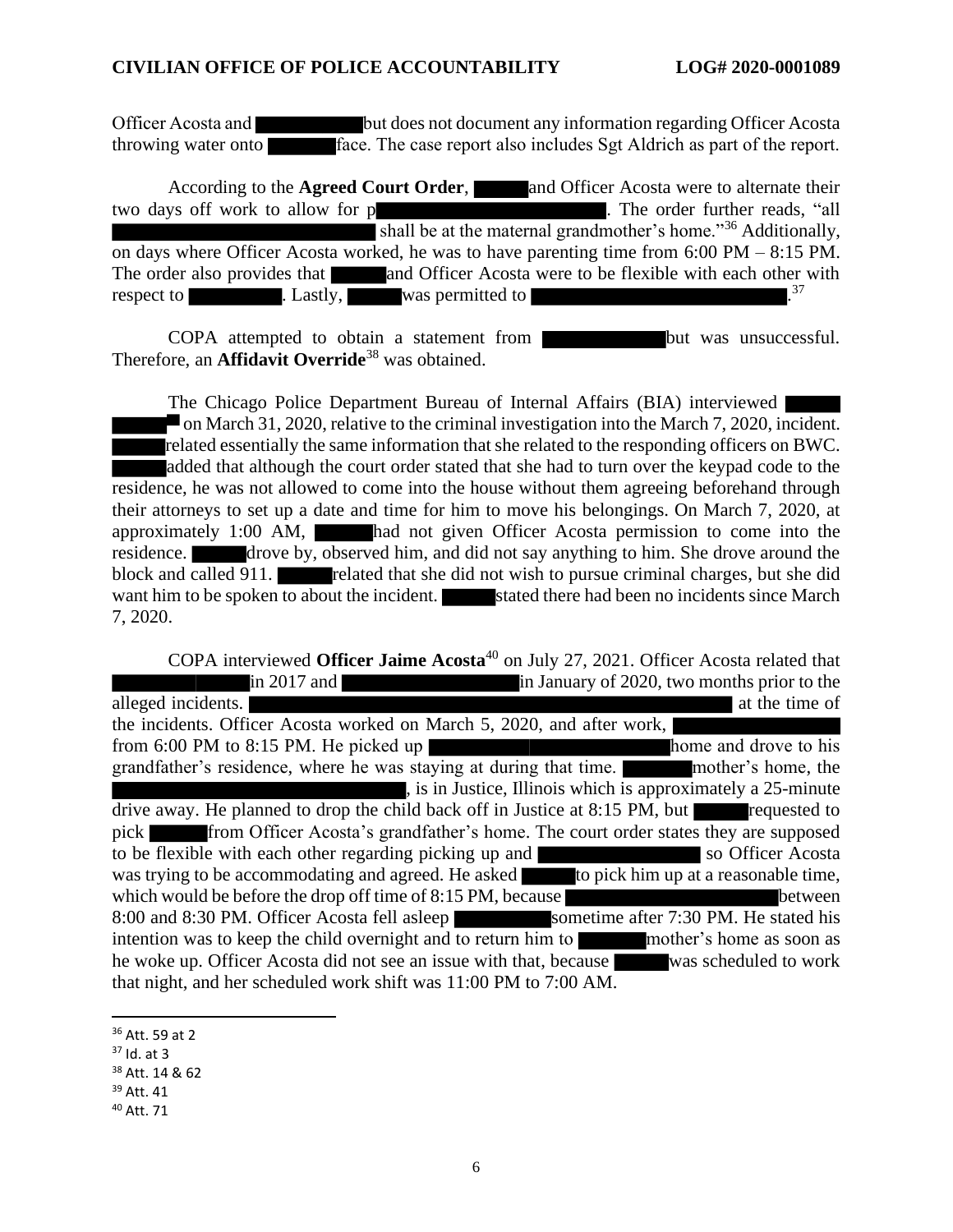Officer Acosta stated he was woken up by his grandfather, who informed him that was outside throwing pebbles at the window and ringing the doorbell repeatedly.<sup>41</sup> He went to the door and yelled at him that she was going to call the police. He told her that she already , so she might as well take him. He went back to his room to get and brought them outside. Officer Acosta did not hear call the police, and he assumed she made the call while he was inside gathering . He did not recall if he called the police himself that night. Officer Acosta related that many times when exchanging the child, he would enter vehicle for the purpose of putting the child into the car seat for her but could not recall if he entered her vehicle that night. He only recalled having access to his not any water bottles. Officer Acosta denied pouring water onto He described demeanor that night as vindictive and aggressive, but he could not recall if she had been crying.

When asked about the incident on March 7, 2020, Officer Acosta related that he is a veteran and has a hard time sleeping at night. It was not uncommon for him to go to the gym late at night, and he would drive by the often, even after he moved out in January 2020.<br>He explained that he owned the house prior He explained that he owned the house prior **and he had a protective** instinct because he still cared for and knew that in that home. He was also aware that there were issues with a window on the front of the house being broken, and he wanted it to be safe for them. Officer Acosta could not recall if he drove by the house on his way home from the gym, but he recalled that he was in workout clothing. Prior to the incident, he put a temporary fix on the broken window of the house by using tape and paper to secure the window tightly. Officer Acosta related that he knew that would be at work that night because they shared the same day off group, and she worked all night.

As he drove by the house on March 7, 2020, at approximately 1:30 AM, Officer Acosta noticed the window was off its hinges, so he got out of his vehicle to fix it. He jumped up onto the ledge of the window and pulled the window down, checked the back of the frame, moved the frame hinges back into place, and attempted to put it back up. At that time, drove by and saw him, told him she was going to call the police and yelled profanities at him. He then stopped trying to fix the window, got in his vehicle and drove away. Officer Acosta related that he returned to the house and tried to tell the responding officers his side of the story. Officer Acosta reiterated that he had possession of a physical key to the side door of the home and knew the key code combination, so there would be no reason for him to go through the window. He also stated that the RING camera could see the window area on the front of the house because it was a wide-angle camera. Officer Acosta denied ever entering the residence that night and stated only his hands may have been inside near the frame of the window when attempting to repair it. He further denied the allegation related to this incident, stating the the residence.

COPA interviewed **Sgt. Jeffrey Aldrich**<sup>42</sup> on July 20, 2021. Sgt. Aldrich related that on March 5, 2020, he was contacted by Officer Benson either via telephone or a message on the

<sup>&</sup>lt;sup>41</sup> Officer Acosta's grandfather has since passed away, therefore COPA was unable to obtain his statement of the incident.

<sup>42</sup> Att. 63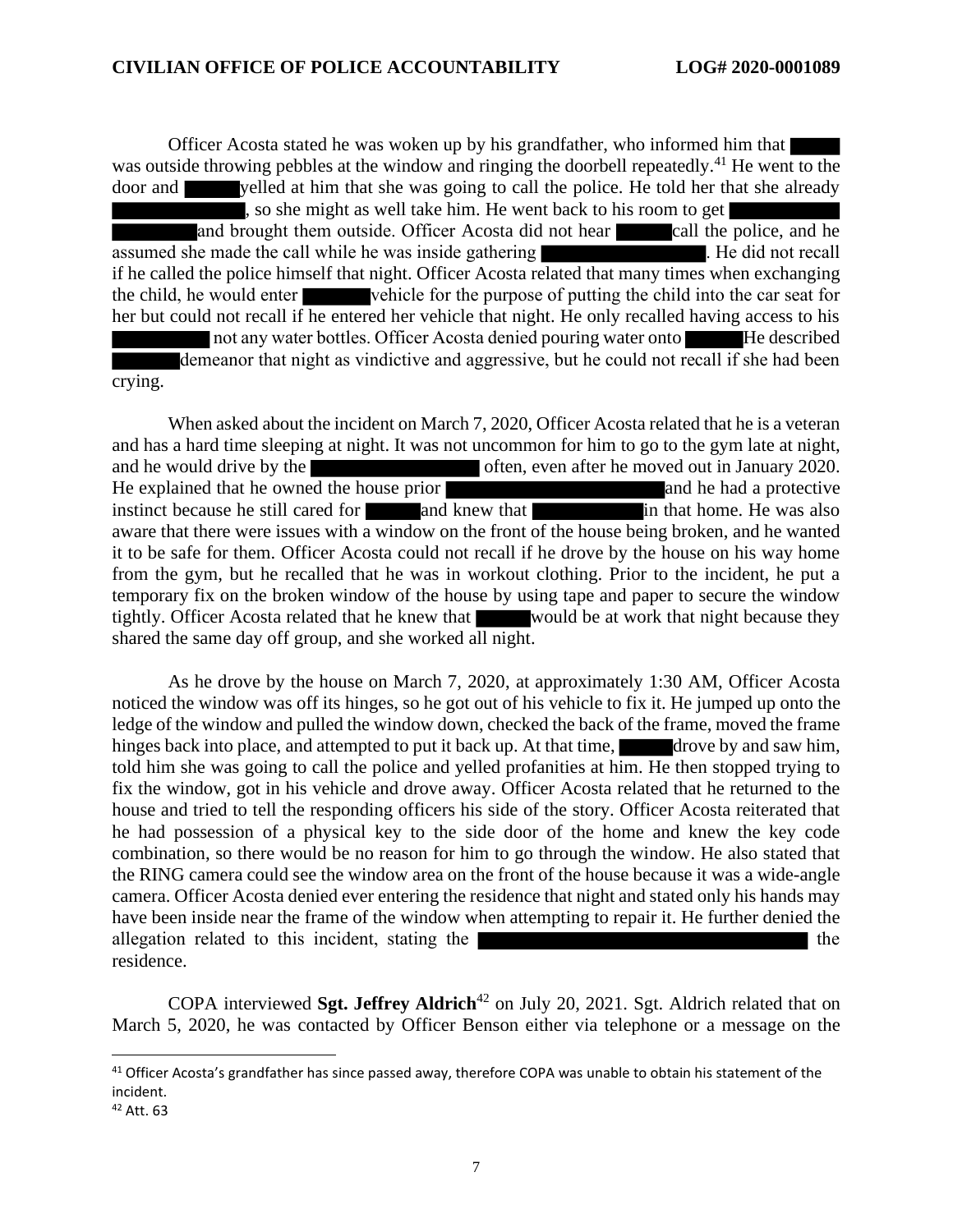portable data terminal (PDT). Officer Benson asked Sgt. Aldrich for advice regarding knowing the off-duty officer involved at the scene and trying to avoid any conflict of interest. Sgt. Aldrich arrived at the scene, and Officer Benson informed him of the child custody issues. Officer Benson did not inform Sgt. Aldrich of any allegations made against Officer Acosta. Sgt. Aldrich advised Officer Benson that he would need to create a report to document the incident, but there would not be any conflict of interest. Sgt. Aldrich did not recall speaking to Officer Murphy and believes Officer Murphy was speaking to when Sgt. Aldrich was on scene. Sgt. Aldrich never spoke to or saw because she remained in her vehicle, but Officer Acosta approached Sgt. Aldrich and told him that had thrown rocks at his window.

Sgt. Aldrich related that he did not activate his BWC for this incident because he was called to the scene for advice via an officer, not through dispatch. He was speaking to officers and not the public, and through his understanding of the policies regarding BWC, that does not warrant activating his BWC. Sgt. Aldrich did not plan to speak to anyone at the scene other than the responding officers and he did not expect Officer Acosta to approach him. Sgt. Aldrich related that if serious allegations had been made to him against Officer Acosta, he would have initiated a log number to document that.

COPA interviewed **Officer Kevin Benson Jr.**<sup>43</sup> (Officer Benson) on July 22, 2021. Officer Benson related that on March 5, 2020, he and his partner, Officer Murphy, were dispatched to a call, and when they arrived on scene, they both spoke to related to the officers that Officer Acosta had dumped water on her. Officer Benson stated did not observe any evidence that water had been spilled on her. While he did observe her wiping her glasses, he believed the moisture he observed were tears rather than water, as she was crying. Officer Benson did not observe the inside of her vehicle. related to Officer Benson that she was going through a child custody issue with Officer Acosta, and he read the court order on her cell phone. After reading the court order, Officer Benson believed Officer Acosta was in

stated she wanted the incident documented. Officer Acosta related to Officer Murphy that his window was damaged, and neither Officer Murphy nor Officer Benson observed any damage to the residence.

Officer Benson related that Officer Acosta is an acquaintance of his, and he reached out to a supervisor to ask for advice to avoid any conflict of interest. His immediate supervisor that day was unavailable, so Officer Benson reached out to Sgt. Aldrich either through a cell phone call or a police computer aided dispatch (PCAD) message. Officer Acosta spoke with Sgt. Aldrich and demanded a report for criminal damage to property, but Sgt. Aldrich stated that there was no damage to document. Officer Benson did not recall if anyone on scene informed Sgt. Aldrich of the allegation that Officer Acosta threw water onto

Officer Benson did not recall if he or Officer Murphy completed the case report regarding this incident. When asked why the allegation made against Officer Acosta was not included in the narrative of the case report, he responded that there was no evidence that water was thrown about her person. When asked if it is necessary to have evidence to inform a supervisor of an allegation made against a department member, he stated it is not. Officer Benson related that he deactivated his BWC because from his understanding at the time of the incident, they were able to ask a

<sup>43</sup> Att. 66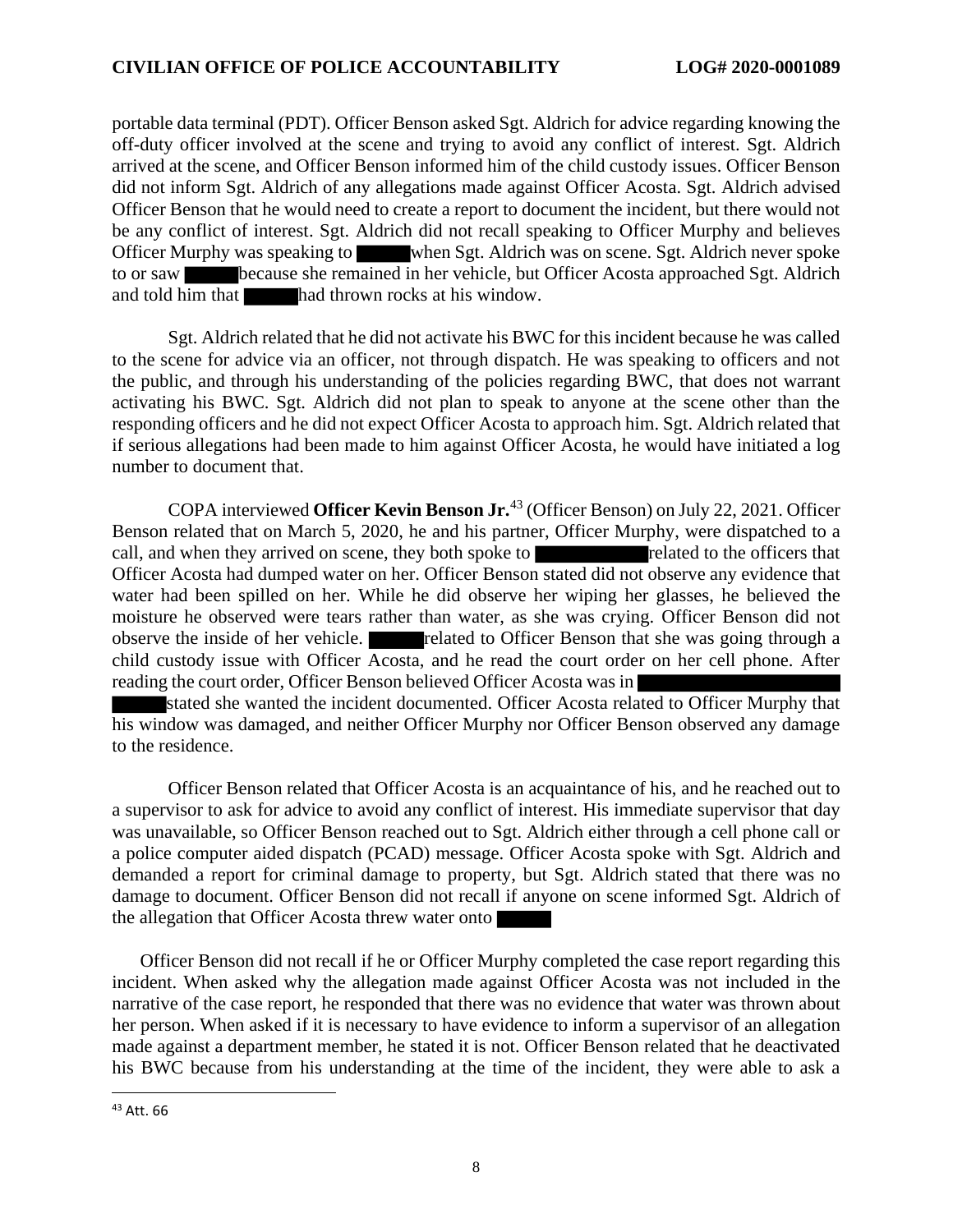supervisor for advice without the BWC being activated if they were not around the parties involved at the scene. Officer Benson related that he is now aware that officers are required to keep the BWC activated for the entirety of the event. Officer Benson forgot to reactive the BWC when Sgt. Aldrich arrived because there was a lot occurring at the scene at the time.

COPA interviewed **Officer William Murphy**<sup>44</sup> on July 22, 2021. Officer Murphy related a similar account as Officer Benson. Officer Murphy acknowledged that he should have kept his BWC activated for the entirety of the incident to comply with the special order. Officer Murphy could not recall if anyone on scene informed Sgt. Aldrich of the allegation involving water being thrown, but he could not think why they would not have informed him. Officer Murphy stated that he wrote the case report regarding the incident. There was not a mention of the water being thrown on because there was not substantial evidence to prove the allegation. When asked if evidence is necessary to document an allegation of misconduct, Officer Murphy responded that it is not. Officer Murphy stated he forgot to reactive the BWC when Sgt. Aldrich arrived at the scene.

# **III. LEGAL STANDARD**

For each Allegation COPA must make one of the following findings:

- 1. Sustained **–** where it is determined the allegation is supported by a preponderance of the evidence.;
- 2. Not Sustained where it is determined there is insufficient evidence to prove the allegations by a preponderance of the evidence;
- 3. Unfounded where it is determined by clear and convincing evidence that an allegation is false or not factual; or
- 4. Exonerated where it I determined by clear and convincing evidence that the conduct described in the allegation occurred, but it is lawful and proper.

A **preponderance of evidence** can be described as evidence indicating that it is **more likely than not** that the conduct occurred and violated Department policy. *See Avery v. State Farm Mutual Automobile Insurance Co.,* 216 III 2d 100, 191 (2005), (a proposition is proved by a preponderance of the evidence when it is has found to be more probably true than not). If the evidence gathered in an investigation establishes that it more likely that the misconduct occurred, even if by a narrow margin, then the preponderance of the evidence standard is met.

**Clear and convincing evidence** is a higher standard than a preponderance of the evidence but lower than the "beyond-a-reasonable doubt" standard required to convict a person of a criminal offense. See *e.g., People v. Coan,* 2016 IL app (2d) 151036 (2016). Clear and Convincing can be defined as a "degree of proof, which, considering all the evidence in the case, produces the firm and abiding belief that it is highly probable the proposition … is true" *Id.*at 28.

<sup>44</sup> Att. 65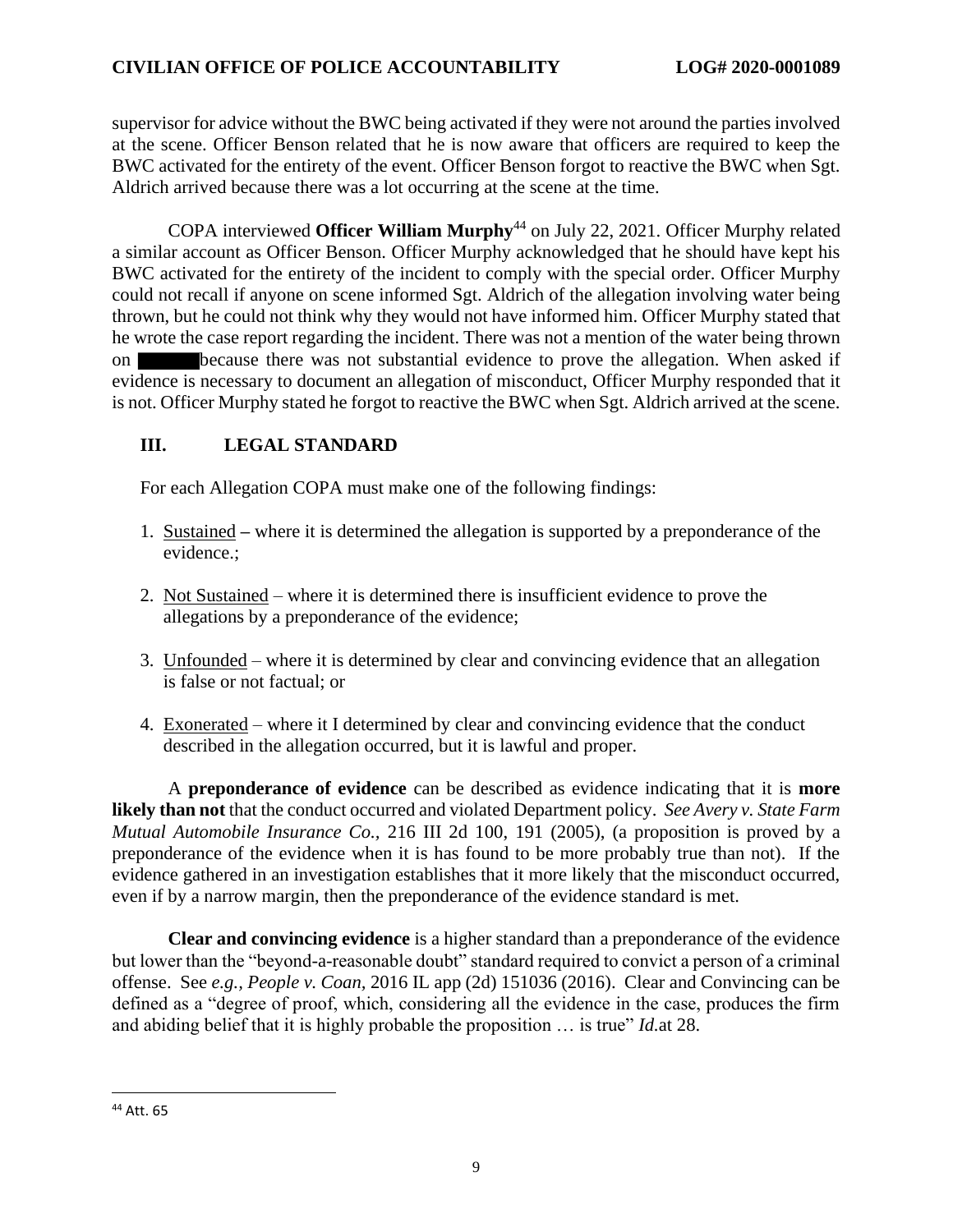# **IV. ANALYSIS AND CONCLUSION**

#### **a. Officer Jaime Acosta**

COPA finds **Allegations #1** and **2** that on or about March 5, 2020, at approximately 8:44 PM, at or near Officer Jaime Acosta failed to return the minor child in accordance and and poured water on without justification are **Sustained**. COPA finds account of the events on March 5, 2020, to be more credible.

First, told the responding officers that Officer Acosta refused to at the maternal grandmother's home, which is the When Officer Acosta told that she needed to pick up overnight, she reluctantly agreed to pick up at Officer Acosta's home. When arrived, Officer Acosta initially refused to hand over to states pick up and drop off are to take place at mother's home at 8:15 PM. On scene, Officer Acosta claims he did not drop off because was out with friends and the court order states that he should be the first option to watch the child. COPA does not see this language in the court order. He also tells responding officers that he was going to allow to pick up if she arrived before 8:30 PM, but she arrived after that. Officer Acosta's account to COPA is different from his account to responding officers in that to COPA, Officer Acosta claimed that it was suggestion that she pick up rather than have Officer Acosta drop for ff at her mother's. In sum, by all accounts Officer Acosta did not drop at the maternal grandmother's home at 8:15 PM.

Additionally, Officer Acosta denies pouring water on However, calls 911 for a second time on March 5, 2020, to report that he poured water on her and can be heard telling him, "You poured water on me." Additionally, BWC shows wiping her face and glasses off. On BWC, Officer Murphy tells Officer Acosta that has water on her and COPA finds this on scene observation reliable. **Also tells the responding officers that they can look inside** her vehicle to see evidence of water being poured.

Based on a preponderance of the evidence, COPA finds account more credible. Furthermore, COPA finds that not returning

. Therefore, COPA finds these allegations are Sustained, in violation of rules 1, 8 and 9**.** 

COPA finds **Allegation #3** that on or about March 7, 2020, at approximately 1:39 AM, at or near **Officer Jaime Acosta entered** residence is **Sustained**. The BWC clearly shows a window on the front of the house that appeared to be broken off its hinges and propped up on the ground. Additionally, BWC captured the sound of the house alarm upon the arrival of responding officers. **The solution of the set of the set of the set of the set of the set of the set of the set of the set of the set of the set of the set of the set of the** officers that she saw Officer Acosta peeking out and climbing out the window from inside the residence as she was arriving home. story on the night of the incident was consistent with her statement to BIA, where she stated she saw him inside her residence without her permission. Officer Acosta's account is not plausible. Officer Acosta was aware the window had been broken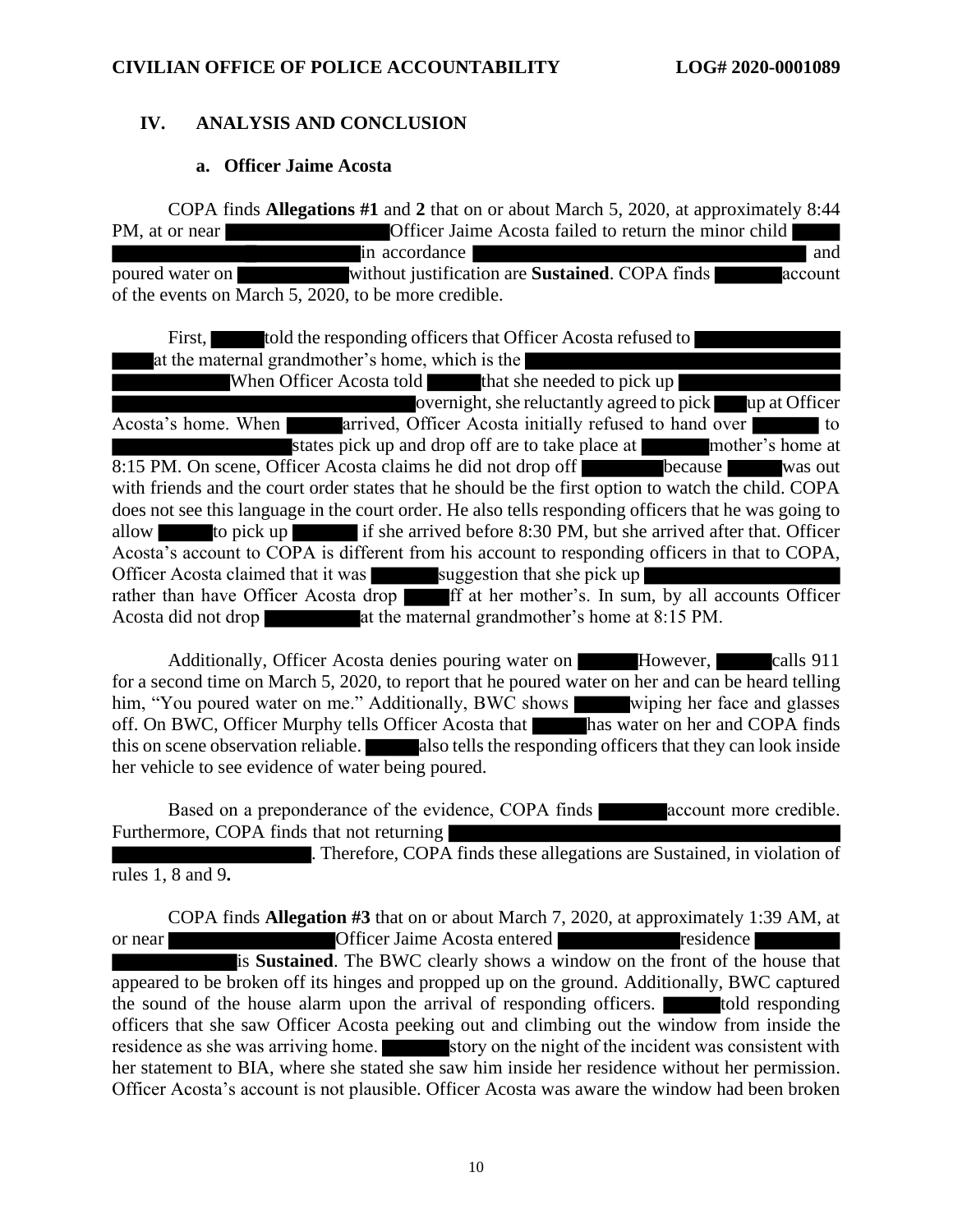for multiple months, so it is not reasonable for him to decide to fix it in the middle of the night when she was not home. Furthermore, Officer Acosta's initial departure from the scene after observes him demonstrate a consciousness of guilt that he was not supposed to be at the

residence. Officer Acosta was **.** Therefore, COPA finds the allegation is sustained, in violation of rules 1, 8, and 9. based on a preponderance of the evidence.

#### **b. Officer Kevin Benson Jr. and Officer William Murphy**

COPA finds **Allegation #1** that on or about March 5, 2020, at approximately 8:48 p.m. at or near Officer Kevin Benson Jr. and Officer William Murphy failed to fully capture an incident on body worn camera in violation of Special Order S03-14 is **Sustained**. Both Officer Benson and Officer Murphy admitted that they forgot to reactivate their BWC when Sgt. Aldrich arrived on the scene. Their BWC should have been activated for the duration of their time on scene because they were actively on the scene of a call for a law-enforcement related activity and still interacting with the parties involved. Both Officers Benson and Murphy mentioned in their statements that they now realize they should have kept their BWC activated or at least reactivated it when Sgt. Aldrich arrived, and they plan to keep it on for the entirety of the event for all future calls. Therefore, COPA finds the allegation is sustained, in violation of rules 2, 3, and 6, based on a preponderance of the evidence.

COPA finds **Allegation #2** that on or about March 5, 2020, at approximately 8:48 p.m. at or near Officer Kevin Benson Jr. and Officer William Murphy failed to fully and/or properly document allegations against Officer Jaime Acosta is **Sustained**. Both Officers Benson and Murphy acknowledged that made an allegation against Officer Acosta and that it was not documented in the case report. Both officers stated the allegation was not included in the case report because they did not have substantial evidence of the allegation. Officer Benson could not recall if he or his partner wrote the case report, but Officer Murphy stated he wrote it. However, both officers had an obligation to ensure the allegation was documented. Therefore, COPA finds the allegation is sustained, in violation of rules 2, 3, 6, and 22, based on a preponderance of the evidence.

COPA finds **Allegation #3** that on or about March 5, 2020, at approximately 8:48 p.m. at or near Officer Kevin Benson Jr. and Officer William Murphy failed to fully inform the responding sergeant of the allegations made against Officer Jaime Acosta is **Sustained**. Both Officers Benson and Murphy stated in their interviews they could not recall if they informed Sgt. Aldrich of the allegation made against Officer Acosta regarding throwing water onto Sgt. Aldrich stated he was not informed of such an allegation, and if he were he would have initiated a log number. Both officers deactivated their BWC prior to Sgt. Aldrich arriving, so there is no footage of them informing him of the allegation. Because was making an allegation against an individual known to them to be a police officer, both officers had an obligation to report the allegation to a sergeant. Therefore, COPA finds the allegation is sustained, in violation of rules 2, 3, 6, and 22, based on a preponderance of the evidence.

**c. Sergeant Jeffrey Aldrich**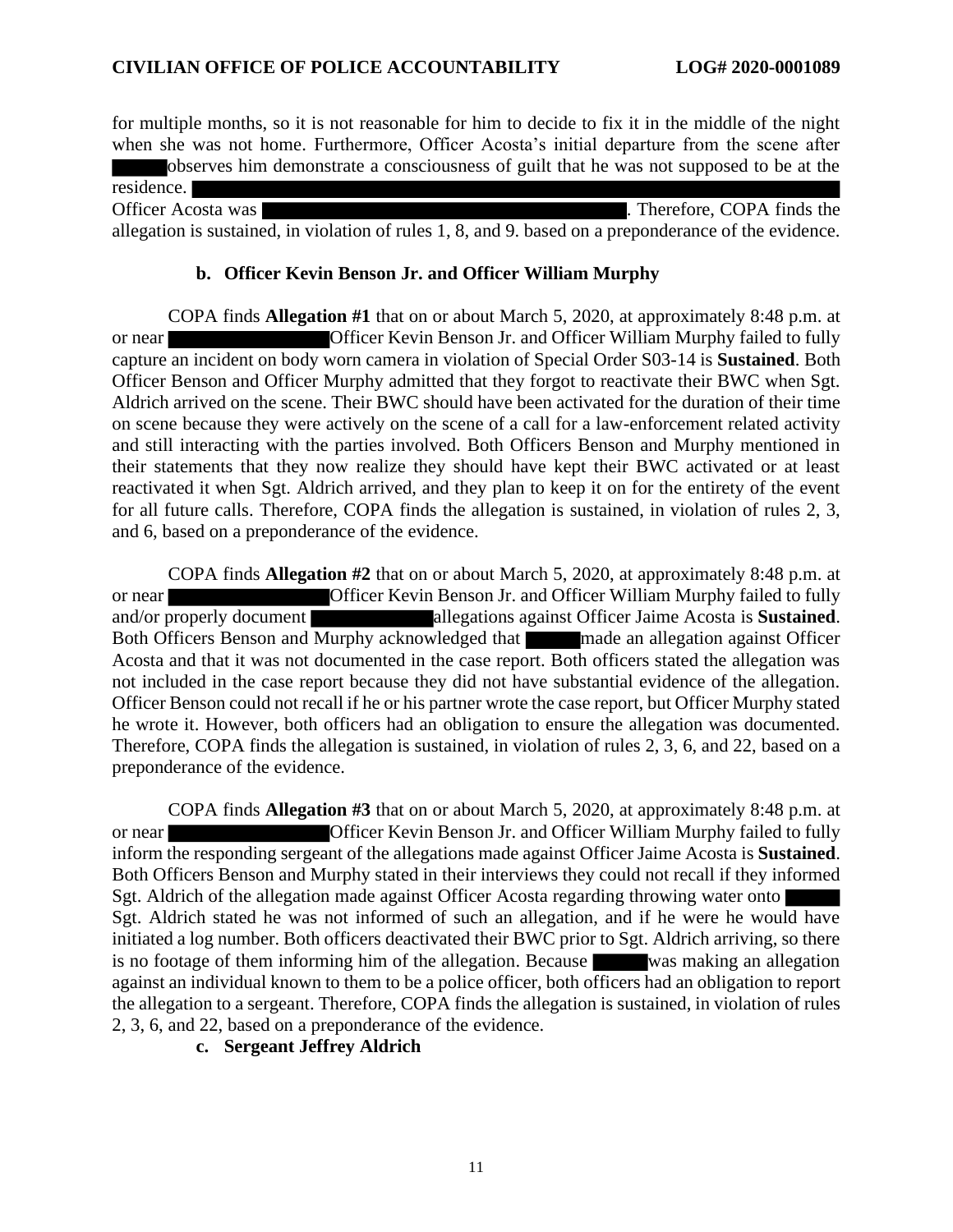COPA finds **Allegation #1** on or about March 5, 2020, at approximately 8:48 p.m. at or near Sgt. Jeffrey Aldrich failed to file an initiation report after receiving allegations of misconduct against Officer Jaime Acosta is **Not Sustained**. Sgt. Aldrich related in his statement that Officer Benson informed him of the extension in the extra when he arrived on scene and believed he was only responding to provide advice. Sgt. Aldrich stated that he was never informed of any allegations against Officer Acosta, and if he were, he would have initiated a log number. Both Officers Benson and Murphy could not recall if they informed Sgt. Aldrich of the allegation made against Officer Acosta regarding throwing water onto Furthermore, Sgt. Aldrich denied speaking to directly. Therefore, COPA finds the allegation is not sustained, as there is insufficient evidence to prove or disprove the incident occurred as alleged.

COPA finds **Allegation #2** that on or about March 5, 2020, at approximately 8:48 p.m. at or near Sgt. Jeffrey Aldrich failed to capture an incident on body worn camera in violation of Special Order S03-14 is **Not Sustained.** Sgt. Aldrich related in his statement that he was called to the scene by Officer Benson to provide advice on how to avoid a conflict of interest, so his intention was to only speak to the officers at the scene and not to any parties involved. Sgt. Aldrich denied speaking with **or** initiating a conversation with Officer Acosta. Furthermore, as previously discussed, there is insufficient evidence to show that Sgt. Aldrich was aware of allegations, while on scene. Sgt. Aldrich related that typically when he speaks to a fellow officer about advice, he does not activate his BWC. If Sgt. Aldrich was aware of allegations, then his response on scene should have been more than just an advisory role and his BWC should have been activated. However, since there is insufficient evidence to demonstrate that he was aware of her allegations, there is similarly insufficient evidence to prove or disprove this allegation occurred as alleged. Therefore, the allegation is Not Sustained.

# **V. RECOMMENDED DISCIPLINE FOR SUSTAINED ALLEGATIONS**

#### **a. Officer Jaime Acosta**

# **i. Complimentary and Disciplinary History**

- **1. Complimentary**: 1 Crime Reduction Award (2019), 2 Annual Bureau Award of Recognitions, 1 Attendance Award, 5 Complimentary Letters, 8 Department Commendations, 1 Physical Fitness Award, 186 Honorable Mentions, 1 Honorable Mention Ribbon Award, 2 Joint Operations Awards, 1 Life Saving Award, 1 Military Service Award, 3 Police Officer of the Month Awards, 1 Problem Solving Award, 1 Outside Governmental Agency Award, 2 Special Commendations, 2 Top Gun Arrest Awards, 1 Traffic Stop of the Month Award, 1 Unit Meritorious Performance Award
- **2. Disciplinary**: Reprimand 2020 (Court Appearance Violation Log #560944), Reprimand 2020 (Court Appearance Violation Log #560883), Reprimand 2020 (Preventable Accident Log #560567)

# **ii. Recommended Penalty, by Allegation**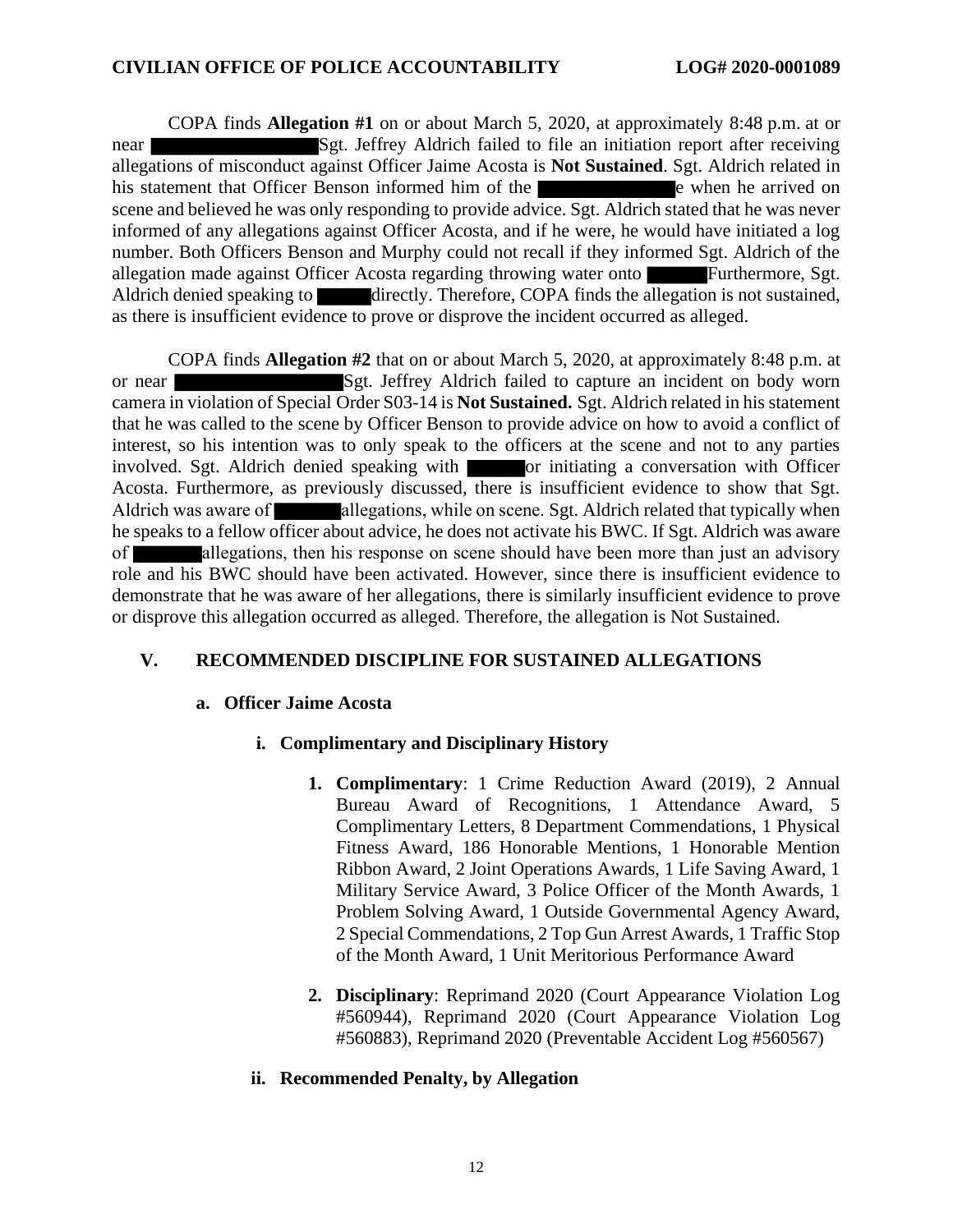is a serious offense, especially when committed by a police officer responsible for upholding the law. Officer Acosta did not take full responsibility for his actions and minimized his conduct. Furthermore, entering the residence and not

Furthermore, COPA finds Officer Acosta's entry into the residence in the middle of the night particularly troubling and arguably a felony act. Therefore, COPA recommends a range of a 180--day suspension through Separation.

#### **b. Officer Kevin Benson Jr.**

#### **i. Complimentary and Disciplinary History**

- **1. Complimentary:** 1 Crime Reduction Award (2019), 1 Chicago Police Leadership Award, 1 Department Commendation, 2 Physical Fitness Awards, 11 Honorable Mentions, 1 Life Saving Award
- **2. Disciplinary:** Reprimand 2017 (Neglect of Duty/Conduct Unbecoming Log #1084591), Reprimand 2020 (Court Appearance Violation Log #560828)

#### **ii. Recommended Penalty, by Allegation**

Officer Benson's actions were not in accordance with the Department's policies. Furthermore, his actions impeded and had the potential to prevent an investigation into an allegation of officer misconduct. However, COPA has considered Officer Benson's overall candor during his statement. Therefore, COPA recommends a 30-day suspension.

#### **c. Officer William Murphy**

# **i. Complimentary and Disciplinary History**

**1. Complimentary:** 2 Crime Reduction Awards (2009, 2019), 2 Attendance Recognition Awards, 4 Complimentary Letters, 3 Department Commendations, 1 Deployment Operations Center Award, 10 Physical Fitness Awards, 66 Honorable Mentions, 1 Honorable Mention Ribbon Award, 1 Life Saving Award, 1 NATO Summit Service Award, 1 Problem Solving Award, 1 Superintendent Award of Valor, 1 Other Award

# **2. Disciplinary:** None

#### **ii. Recommended Penalty, by Allegation**

Officer Murphy's actions were not in accordance with the Department's policies. Furthermore, his actions impeded and had the potential to prevent an investigation into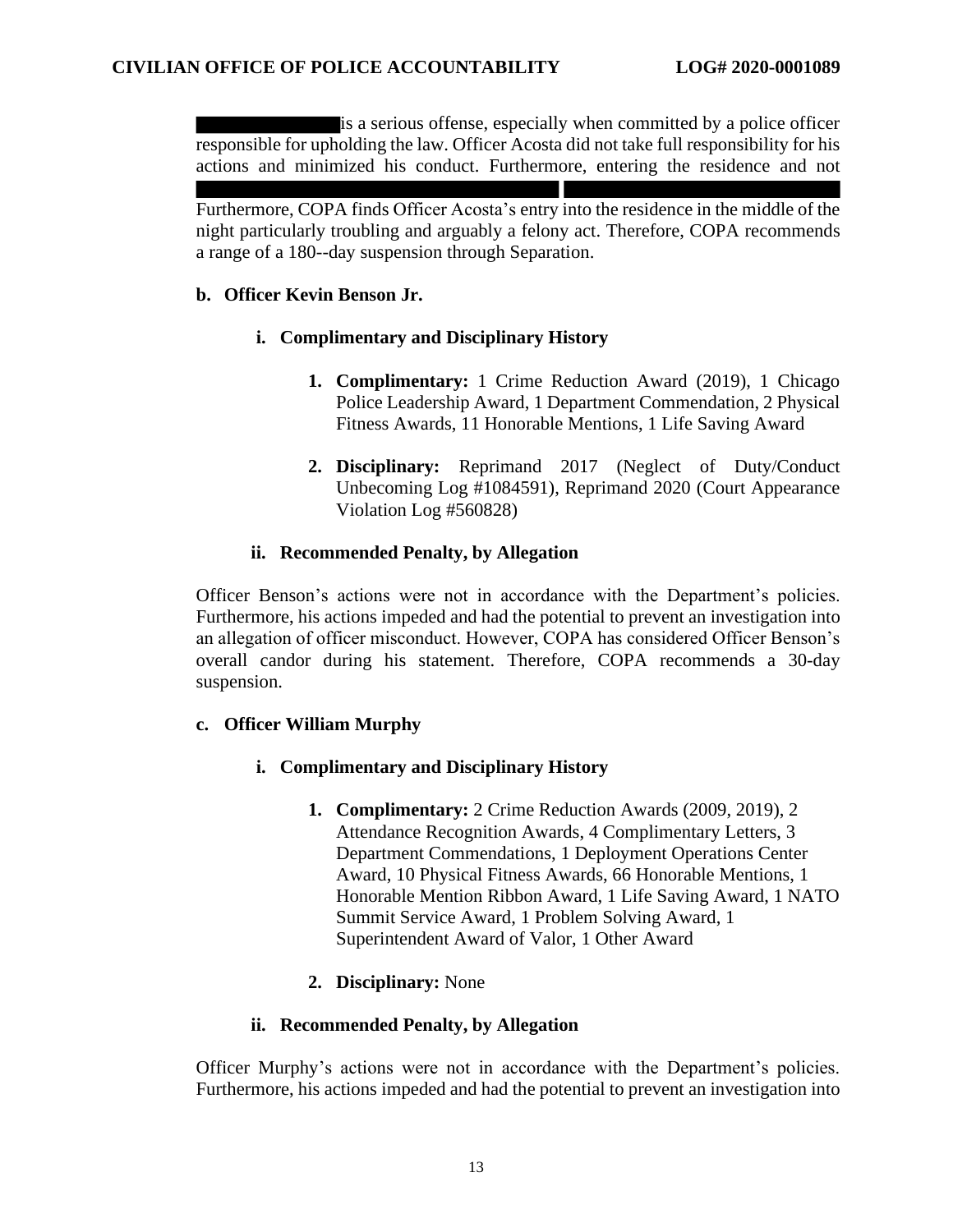an allegation of officer misconduct. However, COPA has considered Officer Murphy's overall candor during his statement. Therefore, COPA recommends a 30-day suspension.

Approved:



9/27/2021

Matthew Haynam *Deputy Chief Administrator – Chief Investigator*

Andrea Kersten *Interim Chief Administrator* Date

9/27/2021

Date

\_\_\_\_\_\_\_\_\_\_\_\_\_\_\_\_\_\_\_\_\_\_\_\_\_\_\_\_\_\_\_\_\_\_ \_\_\_\_\_\_\_\_\_\_\_\_\_\_\_\_\_\_\_\_\_\_\_\_\_\_\_\_\_\_\_\_\_\_